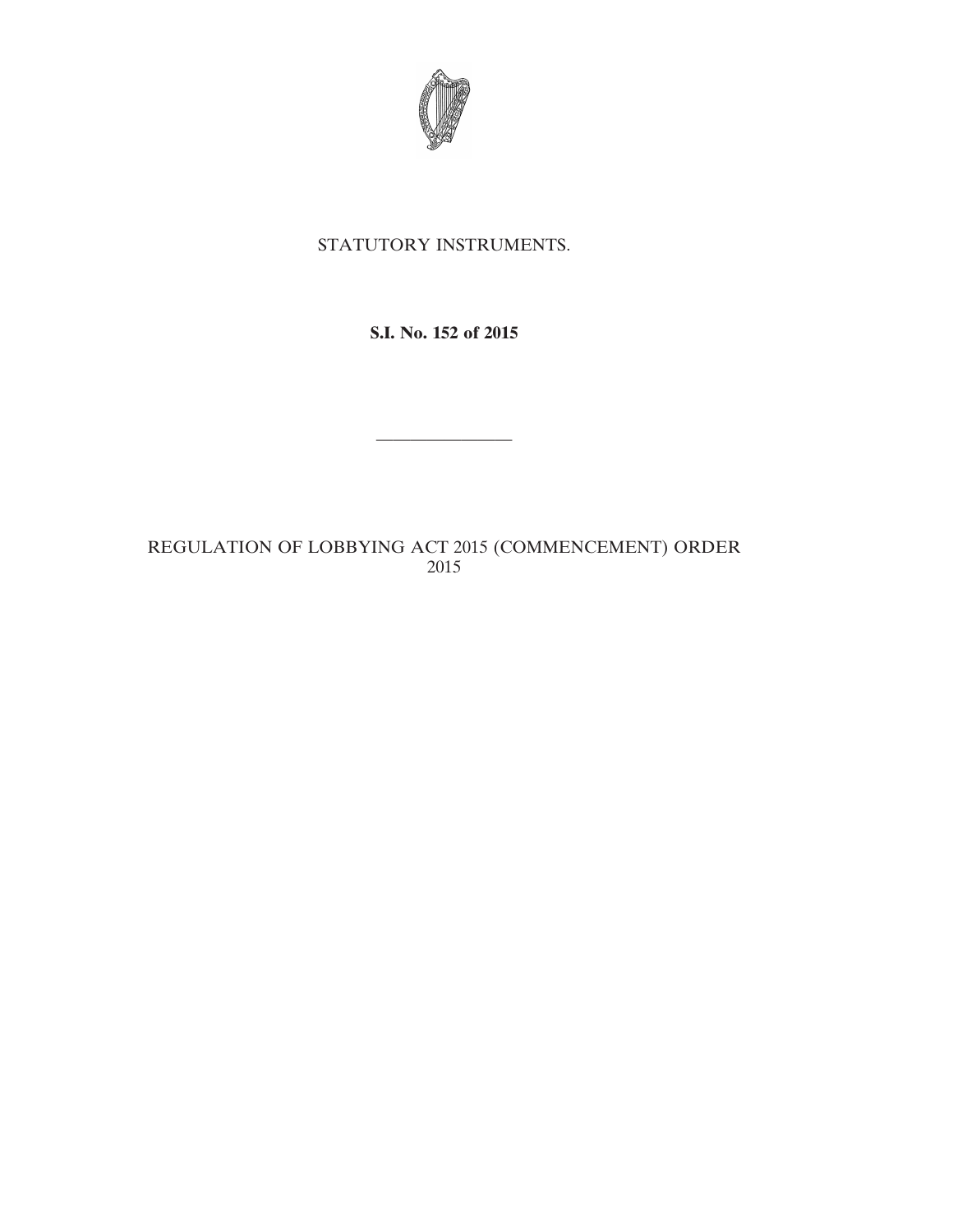### REGULATION OF LOBBYING ACT 2015 (COMMENCEMENT) ORDER 2015

I, BRENDAN HOWLIN, Minister for Public Expenditure and Reform, in exercise of the powers conferred on me by section 1(2) of the Regulation of Lobbying Act 2015 (No. 5 of 2015), hereby order as follows:

1. This Order may be cited as the Regulation of Lobbying Act 2015 (Commencement) Order 2015.

2. The 1st day of September 2015 is appointed as the day on which Parts 1, 2, 3 and 5 of, and the Schedule to, the Regulation of Lobbying Act 2015 (No. 5 of 2015) come into operation.

L.S.

GIVEN under my Official Seal, 22 April 2015.

> BRENDAN HOWLIN, Minister for Public Expenditure and Reform.

*Notice of the making of this Statutory Instrument was published in "Iris Oifigiúil" of* 24*th April*, 2015.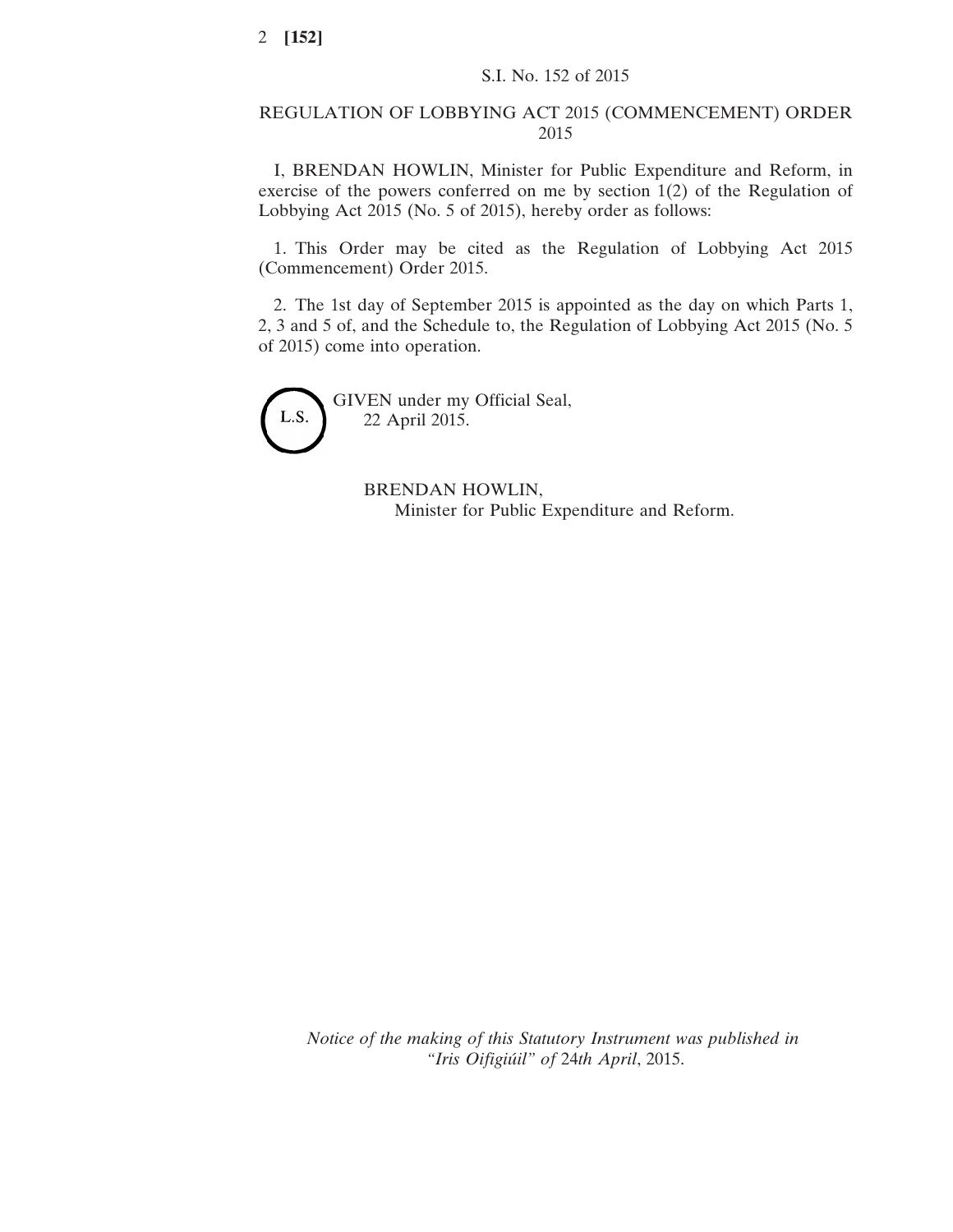**[152]** 3

### EXPLANATORY NOTE

*(This note is not part of the Instrument and does not purport to be a legal interpretation.)*

This Order provides for the commencement of Parts 1, 2, 3 and 5 and the Schedule of the Regulation of Lobbying Act 2015.